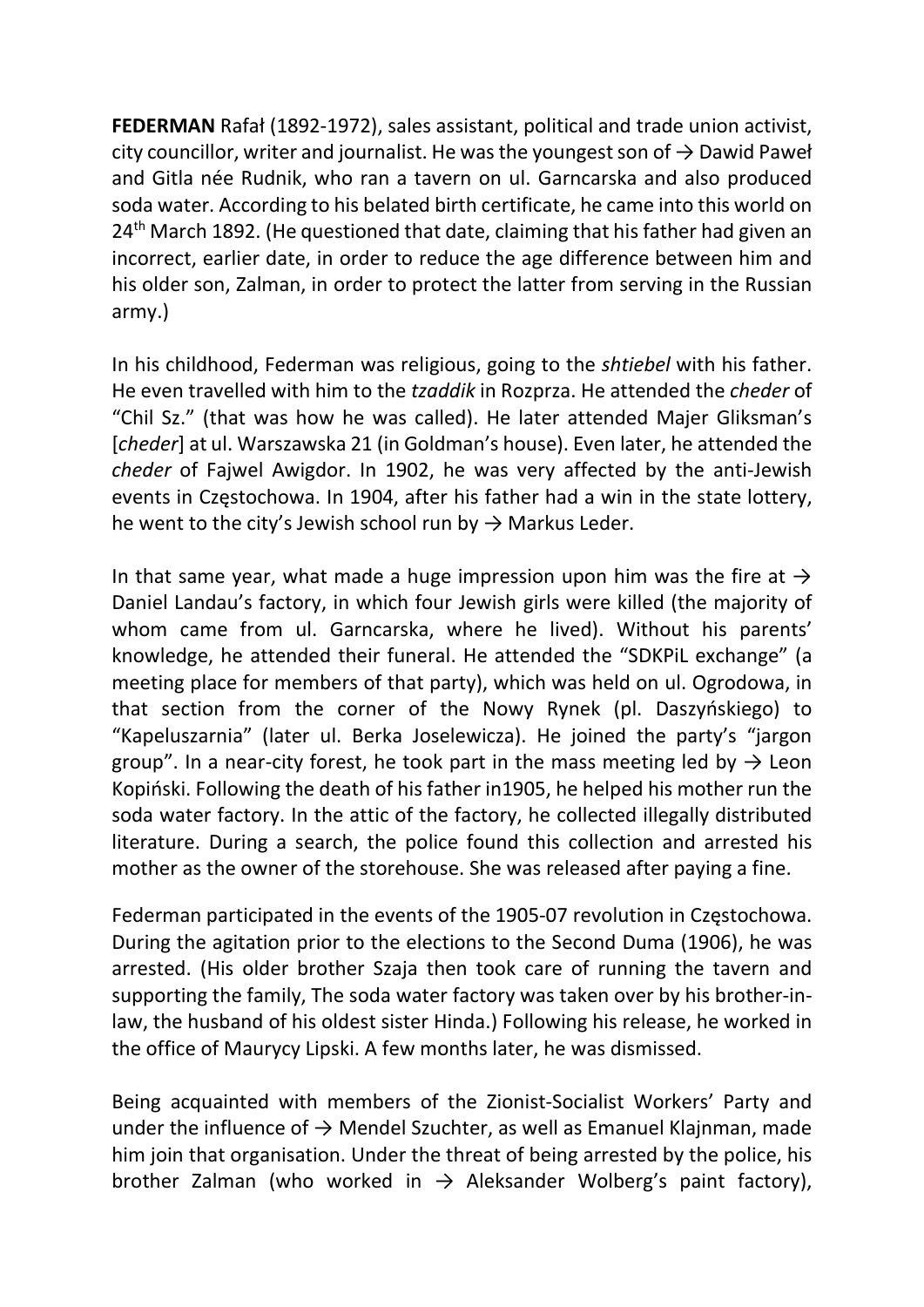persuaded him to leave the Russian partition. Federman left for Kraków, where he intended to gain his high school diploma. He lived in Podgórze and remained mainly within the milieu of emigrants from the Kingdom of Poland. When the authorities' repressions eased a little, he returned to Częstochowa and found a job as a shop assistant in the pharmacy of  $\rightarrow$  Maurycy Neufeld.

He was active in the cultural sphere, taking part in the work of the theatrical section of the "Lira" Musical-Literary Society, as well as the Jewish Literary Society. He participated in the dispute over the Yiddish language, where he delivered a lecture in defence of this language (a response to L. Kopiński, who opted for Hebrew).

He continued to be involved in political activities. Together with his brother Zalman, he was in Vienna for the congress of a territorial organisation and a conference of the Zionist-Socialist Party. One of its organisers was from Częstochowa,  $\rightarrow$  Icchak Górski. ( $\rightarrow$  Józef Kruk and Majer Fajnrajch were in Vienna at that time).

In 1913, he was conscripted into the Russian army. At the time, Federman was defended by M. Neufeld, who paid an intermediary (500 rubles in cash and a 500 rubles bill of exchange) for his release from conscription.

Under the influence of J. Kruk, Federman left his job at the pharmacy and began his party activity. He was the chairman of the Farejnikte organisation in Częstochowa. From November 1918, as its representative, he sat on the Częstochowa Workers' Council. In 1919, he stood for election to the Sejm on the list of the Jewish-Socialist Workers' Party Farejnikte (without success). In 1922, after a split in the party, he joined the Independent Socialist Party, then soon thereafter, the All-Jewish Worker's Union Bund. In the 1930s, together with  $\rightarrow$ Mojżesz Lederman, he belonged to the leadership of the Bund.

Federman was elected three times to the Częstochowa City Council – in 1919 representing Farejnikte, and in 1925 and 1927 representing the Bund. Stanisław Nowak recalls Federman as a "record-holder in terms of the number of speeches given at sittings of the City Council". In 1927-30, he served as Secretary of the City Council. He worked on City Council Committees: Regulations and Legal, Sanitation and Social Welfare (in 1919-25), Budgetary Savings (1925-27) and Regulatory and Education (1927-30). He also sat on the City Development Committee and on the Municipal School Council. In 1921, he represented Częstochowa at the general assembly of the Association of Polish Cities.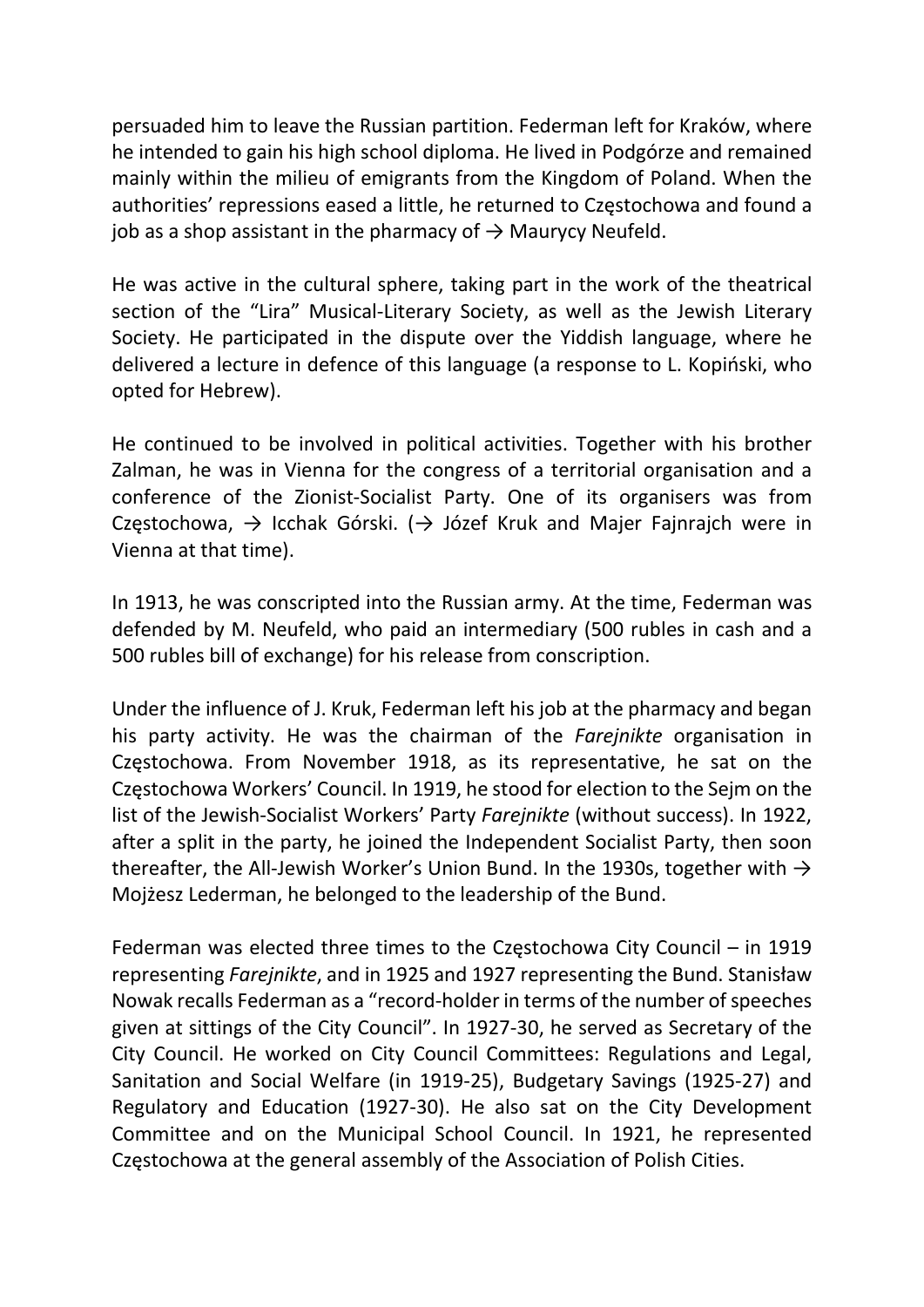Federman was a well-known union activist and a member of the boards of the Union of Office and Commercial Workers and the Bakers' Trade Union. In 1920, together with  $\rightarrow$  Józef Aronowicz and  $\rightarrow$  Jakub Żarnowiecki, he sat on the Central Council of the Workers' Trade Unions. In 1919, he was co-founder and. later, a member of the board of the "Zjednoczeni" Workers' Cooperative (at ul. Spadek 7, from 1931 Garibaldiego). Federman was a co-editor of the periodicals "Dos Naje Wort" (1919-25) and "Unzer Weg", which were addressed mainly to Bund members. He published the "Arbeter Cajtung" weekly and published reports from Częstochowa in the Będzin "Bendin Anonsn-Blat" newspaper. He belonged to the Central Jewish School Organisation CISzO (Centrale Jidisze Szul-Organizacje) established by the Bund and was a member of that organisation's Częstochowa committee.

From 1924, he worked as a clerk in the County Health Fund, in the white-collar workers' insurance department. During the period of the Sanacja government, he was dismissed after refusing to sign a declaration of loyalty. He then sent his wife and daughter to Paris, to his sister-in-law (his wife's sister). He, himself, went twice to Paris, but returned to Poland at the request of the party's Central Committee. He came to Warsaw and served as one of the secretaries of the Commercial Workers' Trade Union. For a certain time, he moved to Łódź, where he worked in a trade union. In 1935, the National Council of Trade Unions nominated him as Secretary of the Central Board of the Printers' Union in Poland. He organised printers' strikes and was arrested twice.

Following the outbreak of war in September 1939, he left Warsaw (on  $6<sup>th</sup>$ September) and, together with a group of party leaders, reached Pinsk on 17<sup>th</sup> September. The Soviets entered the city three days later. He remained in the city until  $13<sup>th</sup>$  October 1939 and soon escaped to Wilno, with a group of companions. There, he joined the refugee aid committee and, together with Andzia Monowicz, organised a kitchen.

In 1940, he received an American visa, with transit visas through the Soviet Union and Japan. On 22<sup>nd</sup> September 1940, he left Lithuania and, on 7<sup>th</sup> October 1940, with a group of thirty people rescued by the workers' committee, he boarded a Japanese ship in Vladivostok. On 30<sup>th</sup> October 1940, he arrived in Vancouver and then Seattle (Washington state). He met with a well-known published from Częstochowa → Mosze Cieszyński.

From 5th November 1940, he lived in New York and was working in a shop. He was active in the United Tshenstochover Relief Committee. As its chairman, he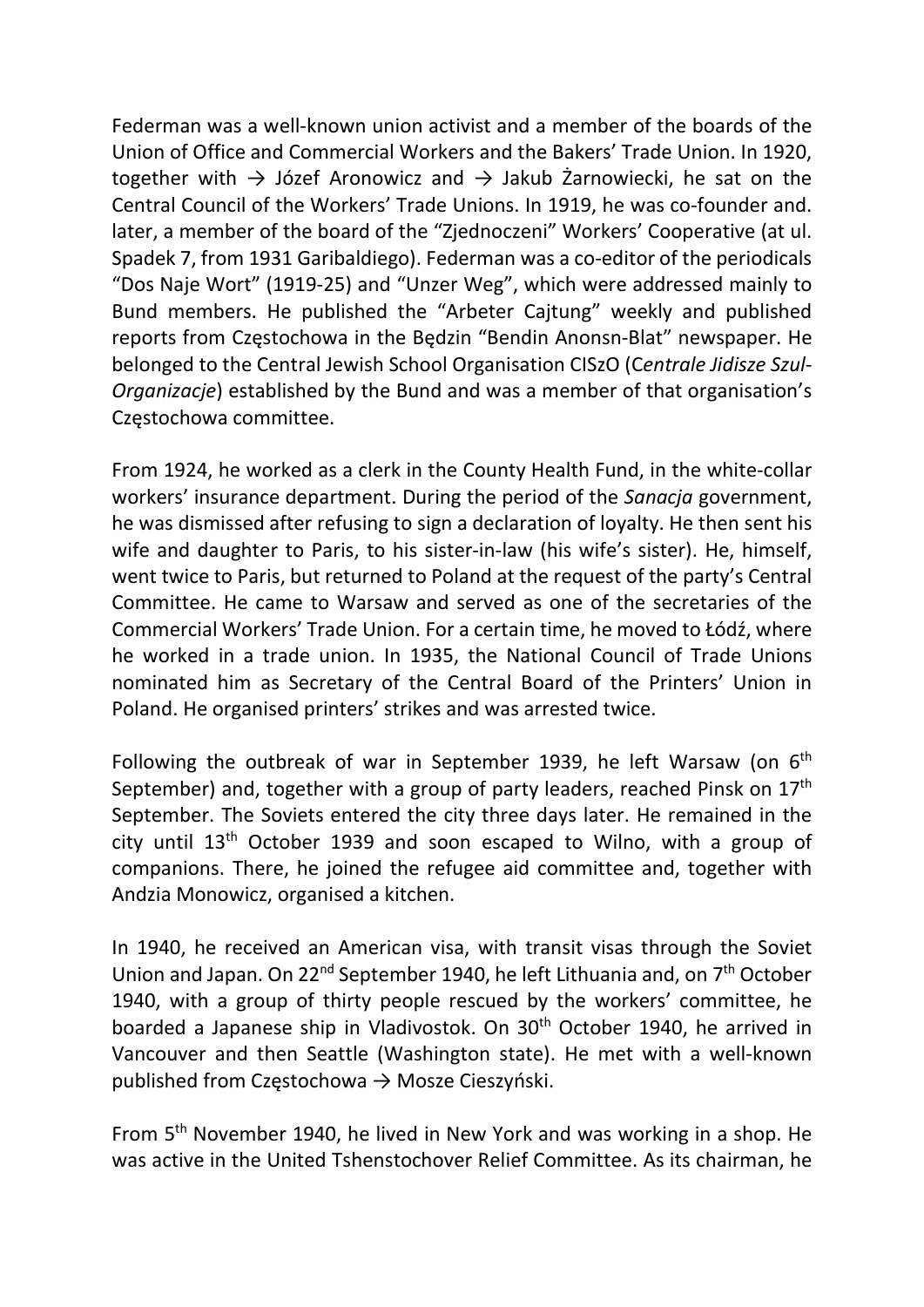tried to convince his landsmann to take on a role in the Częstochowa Kehilla (Gmina), which was destroyed during the War. Throughout his time in the United States, he considered himself to be a member of the Polish Bund. He sought contacts with his party comrades. He was actively involved in the aid committee. Częstochowers, here, worked with various religious and political groups. They were united by the idea of publishing the book Czenstochower Jidn (Częstochowa Jews). After 1945, he became vice-president of the American Section of the World Federation of Polish Jews.

He published several works, the most extensive and most important of which is Baj di tajchn Warte un Ist Riwer (On the Bank of the Warta and East River) - his blistering memoirs written in 1953-55 and published in 1957 in New York. He used his expansive memoirs in Fun majn łebn (From My Life), published in 1947. (However, he changed it into a three-person narrative.) In 1958, he was the most important member of editorial team and author of many articles and memoirs in Czenstochow – a Supplement to the Book "Czenstochower Yidn".

Federman was an energetic organiser, a good rally speaker and someone who could easily gain support and popularity within the Jewish community. However, he lacked education and sophistication, giving way to many Jewish leaders. Within the Polish community, he was received reluctantly. He could be ineffective due to his quick-temper and reluctance to make concessions. In party newspapers, he was the editor in charge, without having a decisive influence on the content of the articles. Although he wrote in Yiddish quite effectively, he was not an outstanding columnist. He was also one-sided as a writer. He strived to draw all Częstochowa Jews closer to the Jewish community, albeit in cultural and social forms.

He died on 1st June 1972 in New York, in the Jackson Heights (Queens) district.

His wife (from 1922) was Rywka Cukier. They had one child - Haja Sareła (circa 1923 – 24th October 1936 Paris). He reunited with his wife in the United States on 9th September 1947, after seven years of separation.

Mizgalska-Osowiecka, Żydzi w samorządzie, pp. 189–190 (biography). - B. Drobner, Bezustanna walka. Wspomnienia 1919–1935, vol. II, Warsaw 1965, p. 69; R. Federman, Fun majn łebn (Z mojego życia), w: Czenstochower Jidn, pp. 374–398; Nowak, Z moich wspomnień III, pp. 41, 49; - R. Federman, Baj di tajchn Warte un Ist Riwer (Nad rzekami Wartą i East River), New York 1957; Czenstochow, New York 1958. Perspektiwn fun "Bund". Gedanken un majnungen cum 70-joriker jubl fun "Bund" (Perspektywy "Bundu". Thoughts and Views Marking the 70<sup>th</sup> Anniversary of the "Bund"), New York 1968; Onsztot a sach "dach-